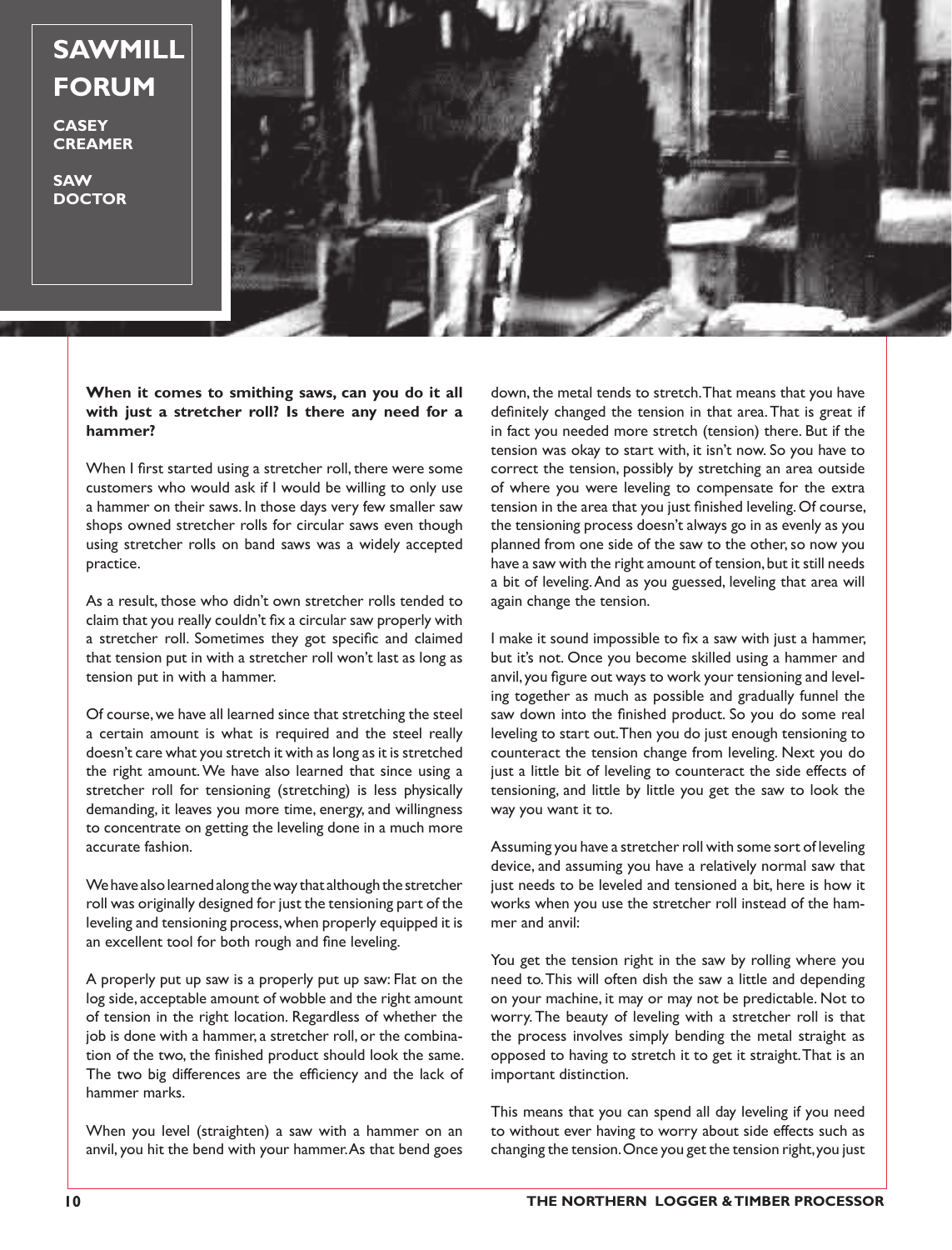go ahead and use the stretcher roll to straighten the saw,and then you are done. Finished. Oh, and did I remember to tell you that there are also no unsightly hammer marks left in the saw? I should say that using a hammer and an anvil doesn't have to leave those awful marks, but some hammermen just don't seem to subscribe to that theory.

Now that using stretcher rolls on circular saws has become a more accepted practice, I sometimes get requests from new customers to use only the stretcher roll on their saw.

After giving them some good old fashioned saw doctor's arrogance by saying that nobody tells me which tools I can use, I then have to explain to them that although in many cases the exclusive use of the stretcher roll happens to be more efficient and less harmful to the saw, I reserve the right to use whatever I deem to be the best method for me and the saw.

First, there are a few occasions when you have to use a hammer because it is in an area where the stretcher roll just won't touch. For example, there are times when you actually have to level the saw right at the bore.The stretcher roll just won't touch that area properly, but a hammer will. There are also a number of cases where it is more efficient to use the hammer than the stretcher roll. For example, let's take a saw that is lacking tension in the body and at the same time is dished, and the bend happens to be just about where you



**View of a stretcher roll tensioning a saw.**

would want to stretch the saw a little more.

Perfect.Do your leveling, and the desirable side effect will be that the saw also gained tension just where you needed it. That was quicker and easier than tensioning the saw first and then risking even more bend in it as a result of that tensioning, and then leveling with the stretcher roll until finished. Either